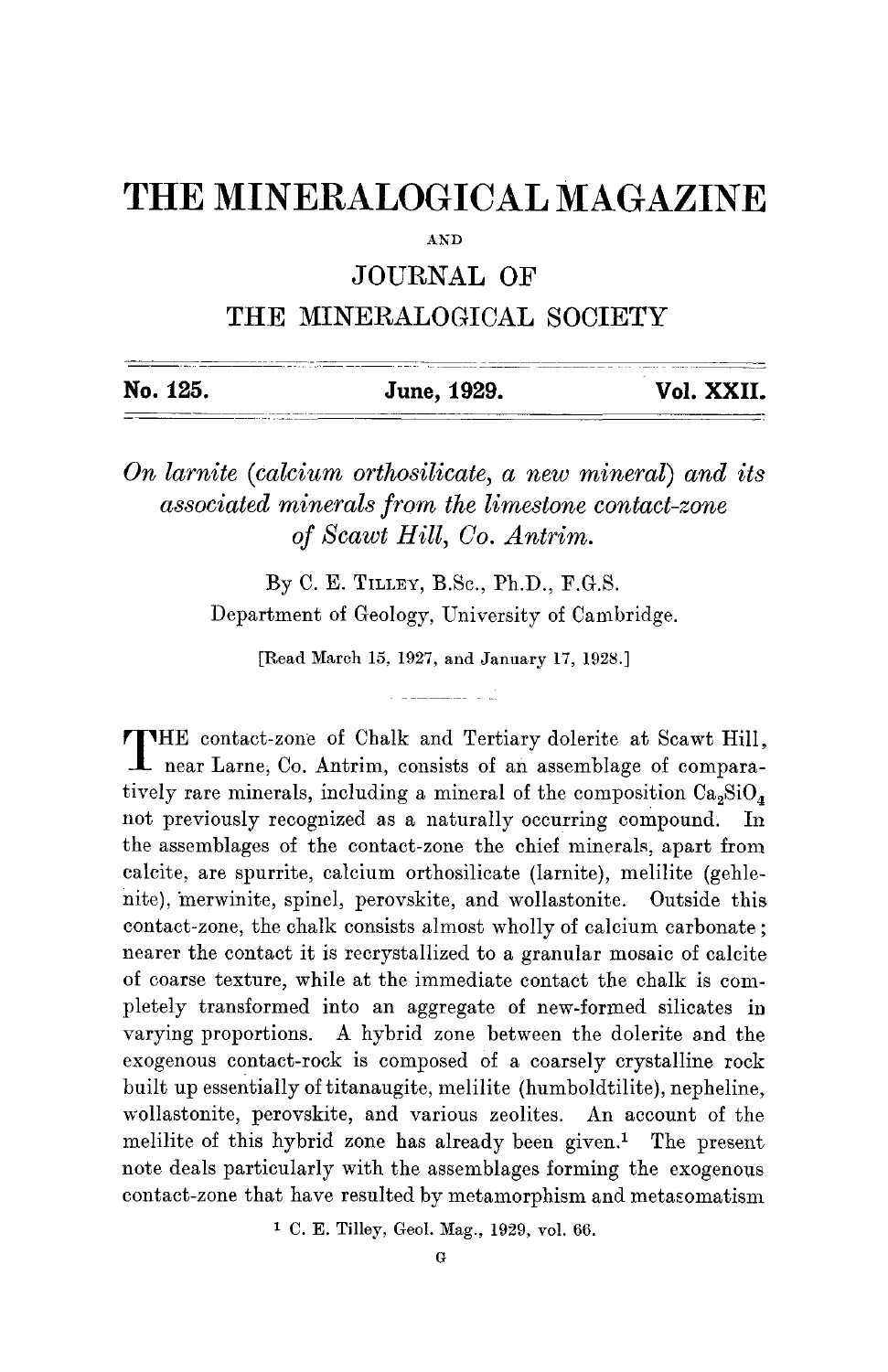of the chalk. A preliminary notice on the constitution of this zone was given in 1927.1

The rocks of the contact-zone of Scawt Hill were described as long ago as 1907 by G. C. Gough, $2$  but this account is unfortunately largely erroneous. The figures accompanying his paper are sufficiently clear to allow of their reinterpretation, e. g. plate v, fig. 3 is a photomierograph showing in addition to calcite idiomorphic crystals of spurrite. Larnite is also probably represented.

The chief assemblages of the contact-zone are the following :

- 
- $(b)$  Spurrite-larnite
- (a) Spurrite larnite<br>
(b) Spurrite-larnite<br>
(b) Spurrite-larnite malilita (cablenita) (calcite.  $(c)$  Spurrite-larnite-melilite (gehlenite) (d) Spurrite-melilite (gehlenite)-merwinite-spinel-larnite **)**

There is thus a considerable range of rock type, from assemblages rich in spurrite and larnite respectively to those rich in spinel with minor spurrite. Some rock types are also rich in merwinite.

(1)  $Spurrite$  (2  $Ca<sub>2</sub>SiO<sub>4</sub> CaCO<sub>3</sub>$ ) is the most prominent mineral of the contact-zone, where it forms the essential component of the rock. It occurs usually as a finely crystalline mass of white colour with a vitreous, inclining to resinous, lustre. On fractured surfaces larger crystals reaching up to half an inch in length may occur. They are then elongated and show a well-marked cleavage. Spurrite is most commonly associated with more finely crystallized larnite (fig. 4). The mineral is readily attacked by hydrochloric acid with evolution of carbon dioxide and leaves a gelatinous residue of silica.

Under the microscope, spurrite is distinguished by its imperfect cleavage, high bireffingence, and polysynthetic twinning. The optical properties are as follows:  $\alpha$  1.640,  $\gamma$  1.680, double refraction negative, and small optic axial angle  $(2V 40^{\circ})$ . The twinning is parallel to the dominant cleavage, a poor second cleavage at angles of 79-80° being also observed. Sections perpendicular to the acute bisectrix show symmetrical extinction of adjacent lamellae, and the crystals are frequently elongated in the direction of the twinlines and the cleavage. As has been shown by Wright 3 the properties of spurrite agree with those of a monoelinic mineral in which  $a = b$ , the cleavages being parallel to the axis of symmetry. The orientation of the Scawt Hill spurrite is such that in the plane (010)

1 C. E. Tilley, Min. Mag., 1928, vol. 21, p. xlviii, 1929, vol. 22, p. xxviii ; and Geol. Mag., 1927, vol. 64, p. 285.

<sup>2</sup> G. C. Gough, Geol. Mag., 1907, dee. 5, vol. 4, p. 145.

<sup>3</sup> F. E. Wright, Amer. Journ. Sei., 1908, ser. 4, vol. 26, p. 547.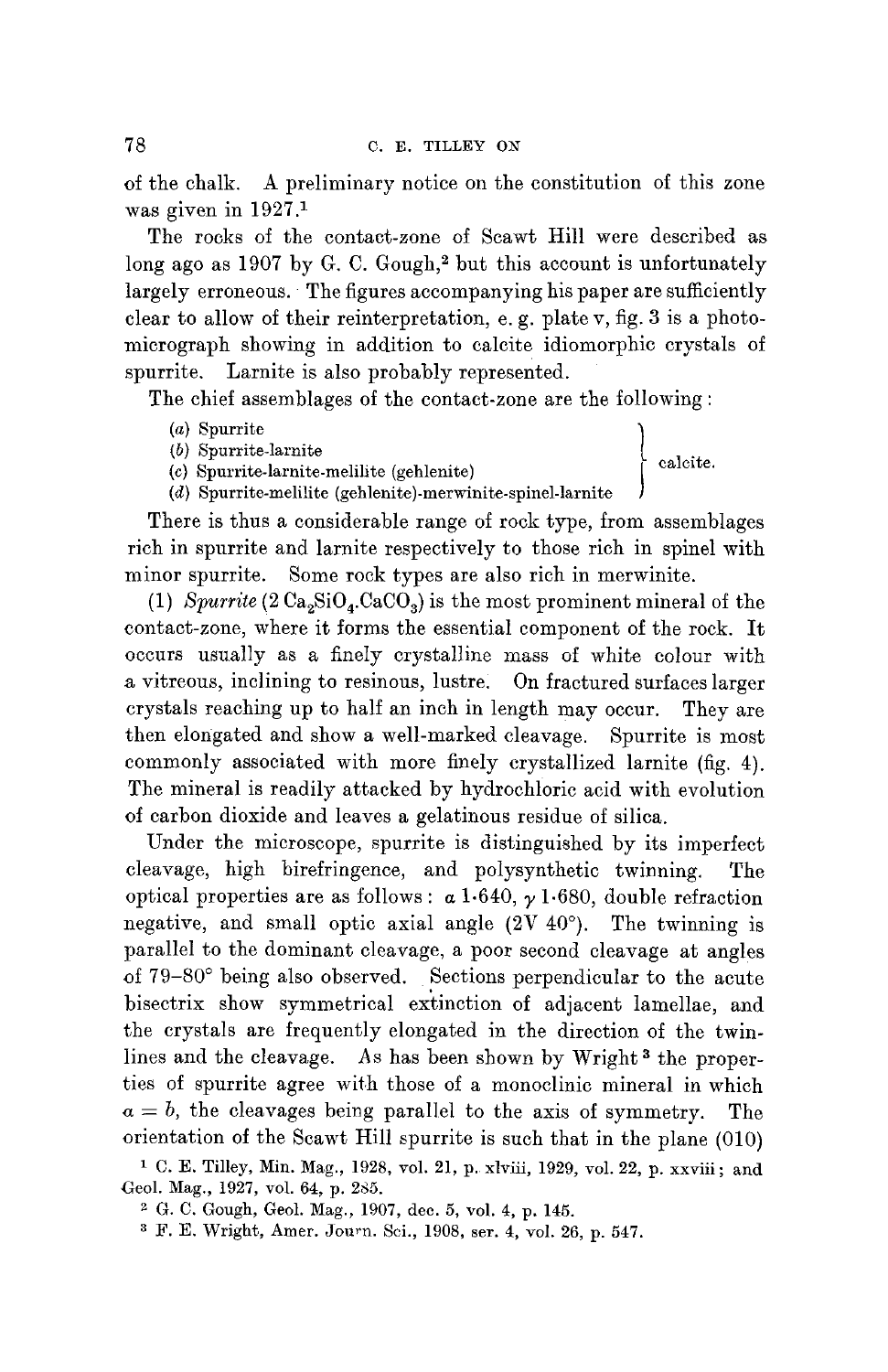the optic axial plane is inclined  $57^\circ$  to the twin-lines and the cleavage, the vibration-direction  $\beta$  making an angle of 33 $^{\circ}$  with the twinning, with symmetrical extinction of adjacent lamellae. Much less common is a simple twinning on a plane practically parallel to the optic axial plane. These features are in agreement with the figured orientation given by Wright (loc. cit., p. 548), but not with

the text description, where it is stated that the orientation is  $\gamma = a$ , the cleavage being taken  $\beta$ parallel to  $(001)$ .

The orientation of elongated sections perpendicular to the acute bisectrix for polysynthetic twins of spurrite is shown in fig. 1. Sections perpendicular to (010) show high interference-tints and possess straight extinction  $\gamma$   $\gamma$ with reference to the dominant cleavage. If the principal cleavage be taken as (100), the orientation is  $a = b$ ,  $\beta$  :  $c = 33^{\circ}$ .

At the original locality, Velardeña, Mexico, FIG. 1. Optical orienspurrite occurs in association with gehlenite, the plane of symmetry idocrase, and grossular (also merwinite).<sup>1</sup> It  $(010)$ . has also been recorded from Riverside, Call-



ration of spurrite on

fornia, here again in association with gehlenite, grossular, merwinite, and monticellite.<sup>2</sup>

(2) *Larnite*  $(Ca, SiO<sub>4</sub>)$ . Next in importance to spurrite comes a mineral consisting of calcium orthosilicate. As this is the first recorded natural occurrence<sup>3</sup> of this compound it is proposed to designate it as larnite, from Larne, in the vicinity of which these contact minerals occur.

The texture of the rocks composed essentially of larnite is much finer grained than that of the spurrite rocks. In hand-specimens the larnite-rich rocks are greyish and frequently so close-textured that individual grains cannot be made out by the unaided eye. Even in

1 C. E. Tilley, Geol. Mag., 1928, vol. 65, p. 372. [Min. Abstr., vol. 4, p. 84.]

2 W. F. Foshag, Amer. Min., 1920, vol. 5, p. 80; E. S. Larsen and W. F. Foshag, ibid., 1921, vol. 6, p. 143.

a The Tasmanian mineral recorded as calcium orthosilicate by F. P. Paul (Tschermaks Min. Petr. Mitt., 1906, vol. 25, p. 309), and named shannonite (C. E. Tilley, Geol. Mag., 1927, vol. 64, p. 144) on the basis of Paul's data, has since been shown to be monticellite  $(C. E. T\ddot{\text{m}})$ . Geol. Mag., 1928, vol. 65, p. 29). Rather than transfer the name ' shannonite ' to the mineral now described, any further confusion will be avoided by adopting a new name. [See Min. Mag., 1928, vol. 21, p. 576.]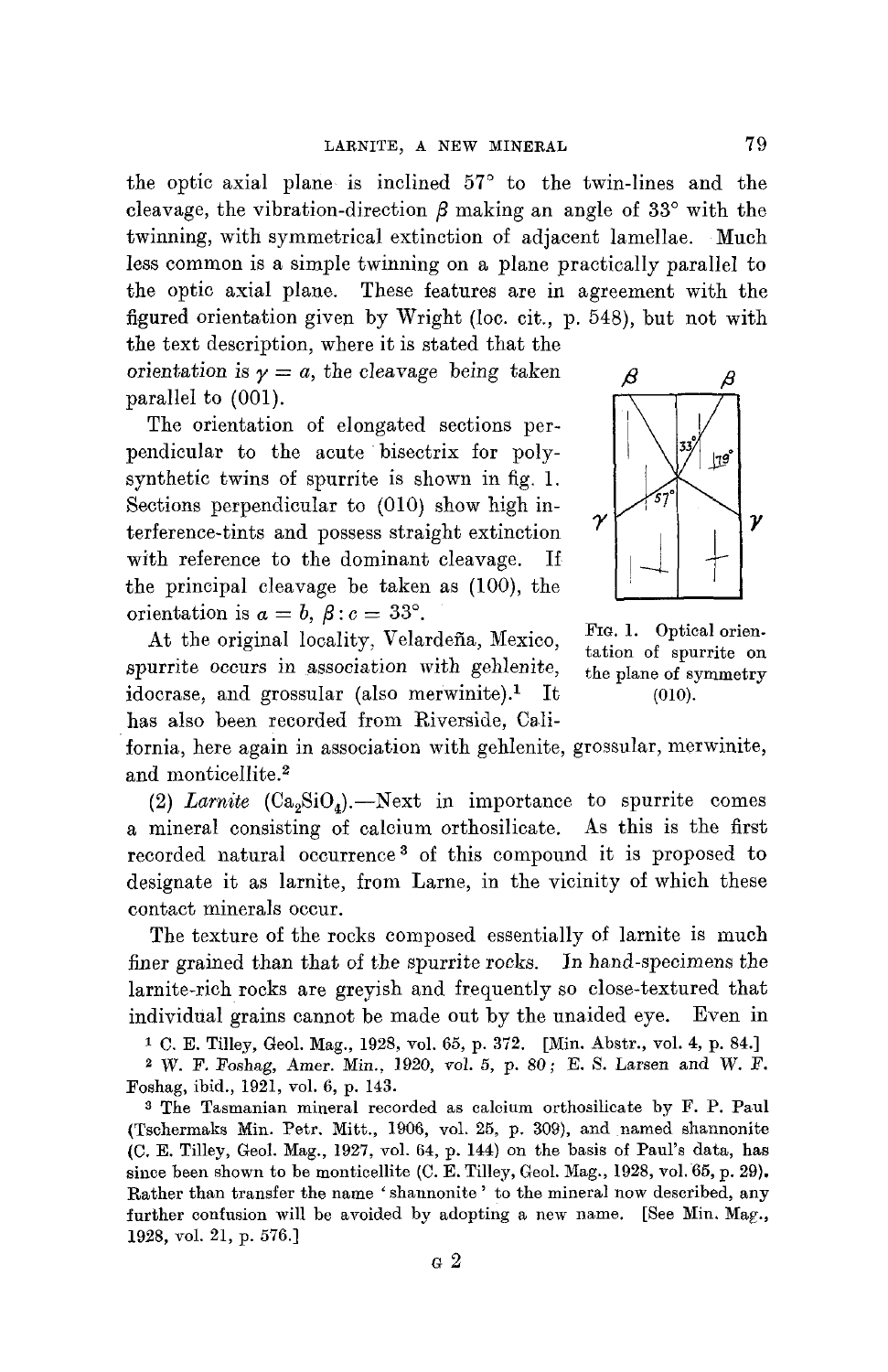its purest occurrence, some spurrite is usually found associated with it. Typically, however, the spurrite forms much larger crystals scattered sporadically through the rock ; and these contain numerous enclosures of smalI drop-like grains of larnite (fig. 2).

Optically, the ]arnite is distinguished from the spurrite by its higher refringence and noticeably lower birefringence. Typically, the larnite forms grains showing one good cleavage and an imperfect cleavage  $90^\circ$  thereto. The most characteristic feature of this mineral is exceedingly fine polysynthetic twinning parallel to the prominent cleavage. Much less commonly a second set of twin-lamellae is developed at right angles to the first set. The twinning is usually not made out except under high-power objectives.

The optical properties are as follows: optically positive with a moderately large optic axial angle;  $\alpha$  1.707,  $\beta$  1.715,  $\gamma$  1.730,  $\gamma - \alpha$ 0.023. Sections cut perpendicular to the acute bisectrix  $(y)$  show a symmetrical extinction of the adjacent lamellae of the very fine polysynthetic twins, the orientation being  $\alpha$ : twin-line =13-14°. In sections cut perpendicular to the obtuse bisectrix the mineral has straight extinction with reference to the cleavage, and no twin structure is visible. These properties are those of a monoclinic mineral where  $y=b$ . If the prominent cleavage and twinning are taken as parallel to (100) the orientation is then  $\alpha$ :  $c=13-14^{\circ}$ .

When the mineral gives indication of crystal habit the grains appear flattened parallel to (010) with prominent clinodome and pyramid faces, but crystal outline is not very well marked.

The larnite is attacked slowly by water with production of  $Ca(OH)_{2}$ , the solution turning red litmus blue. It is destroyed readily by the weakest acid (HCI) without effervescence, but with gelatinization. An analysis of material separated from the rock and still containing very small amounts of spurrite, is given below under I.

|                                |           |           | Calculated for |              |  |
|--------------------------------|-----------|-----------|----------------|--------------|--|
|                                |           | Ι.        | $Ca2SiO4$ .    | $Ca3Si2O7$ . |  |
| SiO <sub>2</sub>               | $\ddotsc$ | $31 - 00$ | 34.9           | 41.7         |  |
| $\text{Al}_2\text{O}_3$        | $\cdots$  | 1.12      |                |              |  |
| Fe <sub>2</sub> O <sub>3</sub> |           | trace     |                |              |  |
| FeO                            | .         | 0.64      |                |              |  |
| $_{\text{MgO}}$                | .         | 0.69      |                | -----        |  |
| CaO                            | $\cdots$  | 64.98     | 65-1           | 58.3         |  |
| CO <sub>2</sub>                | .         | 0.82      |                | --           |  |
| $H2O+105^{\circ}$              | .         | 0.61      |                |              |  |
|                                |           | 99.86     |                |              |  |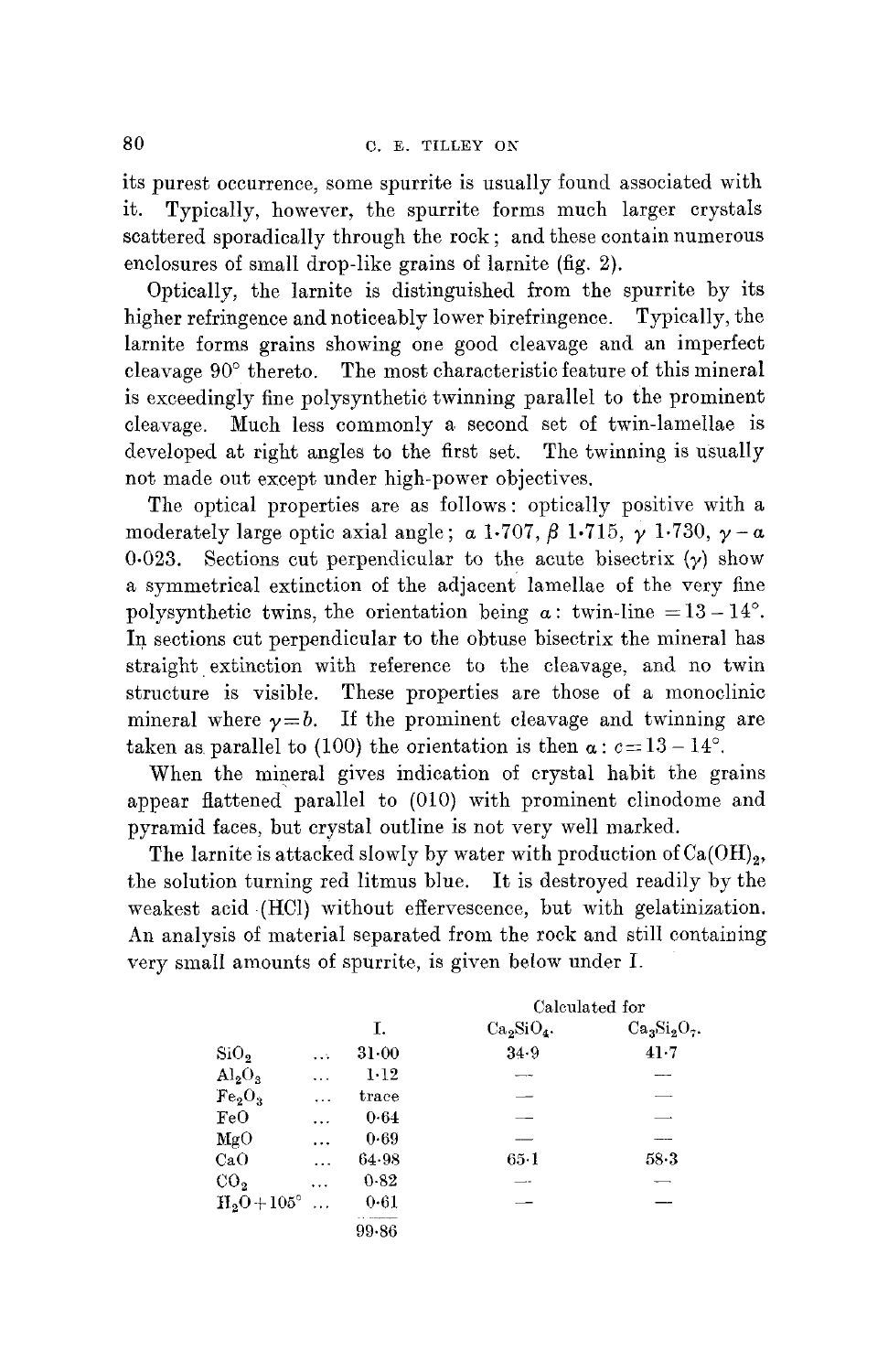The carbon dioxide in the analysis is that contained in the small amount of admixed spurrite, while the  $Al_2O_3$ , FeO, and MgO are probably represented in finely divided spinel. The analysis without further treatment is sufficient to show that the material here described is calcium orthosilicatc.

Various calcium orthosilicates have been prepared experimentally in the laboratory. According to  $F$ . E. Wright<sup>1</sup> there are three distinct forms :

|                                                                            | Crystal<br>system.                                                                                                                                     | Cleavage.                                | $\alpha$ . | $\beta$ . | $\gamma$ . | $\gamma - \alpha$ . | Optic<br>sign.               |
|----------------------------------------------------------------------------|--------------------------------------------------------------------------------------------------------------------------------------------------------|------------------------------------------|------------|-----------|------------|---------------------|------------------------------|
| $\alpha$ -Ca <sub>2</sub> SiO <sub>4</sub><br>$\downarrow$ 1420 $^{\circ}$ | Monoclinic or<br>triclinic                                                                                                                             | $\parallel$ prism axis 1.715 1.720 1.737 |            |           |            | 0.023               | $+$                          |
| $675^\circ$                                                                | $\beta$ -Ca <sub>2</sub> SiO <sub>4</sub> Orthorhombic    prism axis 1.717 - 1.735                                                                     |                                          |            |           |            | 0.018               | $+$                          |
|                                                                            | $\gamma$ -Ca <sub>2</sub> SiO <sub>4</sub> Monoclinic                                                                                                  | prism axis $1.642$ $1.645$ $1.654$       |            |           |            | 0.015               | $\overbrace{\phantom{aaaa}}$ |
|                                                                            | $\alpha$ -Ca <sub>2</sub> SiO <sub>4</sub> is much twinned, 2V is large, and the optic axial plane is nearly<br>nanallal to the number $\frac{100}{2}$ |                                          |            |           |            |                     |                              |

parallel to the prism axis,  $\alpha': c = 18^\circ$ .  $\beta$ -Ca<sub>2</sub>SiO<sub>4</sub> has 2V large and optic axial plane parallel to the prism axis.

 $\gamma$ -Ca<sub>2</sub>SiO<sub>4</sub> has 2V 60°, optic axial plane perpendicular to the c-axis, extinction practically parallel to the cleavages.

The optical characters of  $\gamma$ -Ca<sub>2</sub>SiO<sub>4</sub> are sufficiently distinctive, and if our larnite is to be correlated with any of these forms it must be with either the  $\beta$  or a form. The resemblance is closer to the  $\alpha$  form, though the refraction of the  $\beta$  form is close to that of larnite. Referring to  $\beta$ -Ca<sub>2</sub>SiO<sub>4</sub>, Wright<sup>2</sup> says it 'appears in irregular rounded grains, often prismatic in shape with cleavage parallel to the prism axis. The crystal system is apparently orthorhombic, though the presence of twinning lamellæ with low extinction angles up to  $c: \alpha' = 10^{\circ}$  in certain of the grains which may be of the  $\alpha$  form would indicate a still lower symmetry'. If  $\beta$ -Ca<sub>2</sub>SiO<sub>4</sub> is truly orthorhombic, then the properties of our larnite are such as to suggest that it is  $\alpha$ -Ca<sub>2</sub>SiO<sub>4</sub>.

The artificial  $\alpha$ - and  $\beta$ -calcium orthosilicates are unstable minerals tending to pass over into the  $\gamma$  form at ordinary temperatures, and the inversion of  $\beta$ -Ca<sub>2</sub>SiO<sub>4</sub>, accompanied as it is by a large increase in volume (10% approximately), is known to be the cause of the dusting of cement. It is of interest, therefore, to determine whether any such signs of instability are indicated in the mineral larnite. It was noticed early in the examination of these rocks that certain of them

<sup>1</sup> A. L. Day, E. S. Shepherd, and F. E. Wright, Amer. Journ. Sci., 1906, ser. 4, vol. 22, p. 294.

<sup>2</sup> G. A. Rankin and F. E. Wright, Amer. Journ. Sci., 1915, ser. 4, vol. 39, p. 7.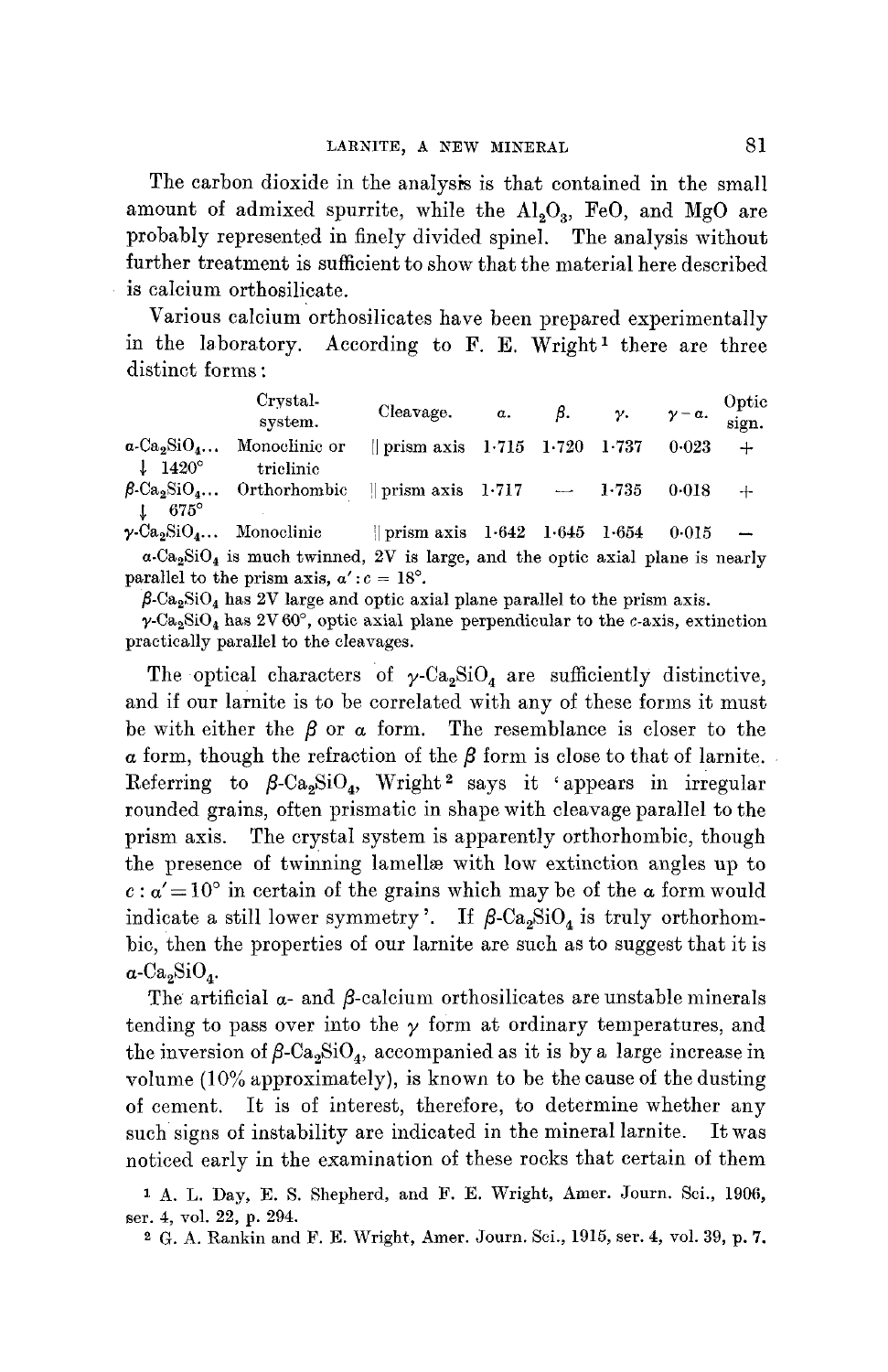were very difficult to prepare in thin section, the thin slice of rock breaking away suddenly into powder before the completion of the grinding. This was noted especially in rocks composed of the assemblage larnite-spurrite-spinel. That this powdering has nothing to do with the decomposition of the mineral in the presence of water





- FIG. 2. Larnite-spurrite-rock, showing a large porphyroblast of clear spurrite enclosing grains of larnite in a ground of granular larnite.  $\times 21$ . (Sedgwick Museum Collection, Slice no. 26253.)
- FIG. 3. Melilite (gehlenite)-merwinite-spinel-calcite-rock , showing sections of large tabular crystals of gehlenite and merwinite in a ground of calcite. The dark crystals are spinel, while perovskite is also present.  $\times 21$ . (Slice no. 26036.)

is clearly indicated by the fact that dry specimens of the rock may be caused to powder or dust by the simple expedient of heating in a platinum dish to dull redness or even at lower temperatures. The powdering takes place when the rock fragment is allowed to cool, beginning at numerous points and gradually affecting the whole rock. Powdering may also be produced by shock. If a fragment be struck with a hammer and the surface then examined, it is seen that at the point of impact a thin skin of the rock after a short interval begins to swell and falls to powder. Shock then as well as heat may bring about dusting. The powder thus produced, when examined under the microscope, is seen to be constituted of the unchanged minerals spurrite and spinel, some unchanged larnite, and fibres of a mineral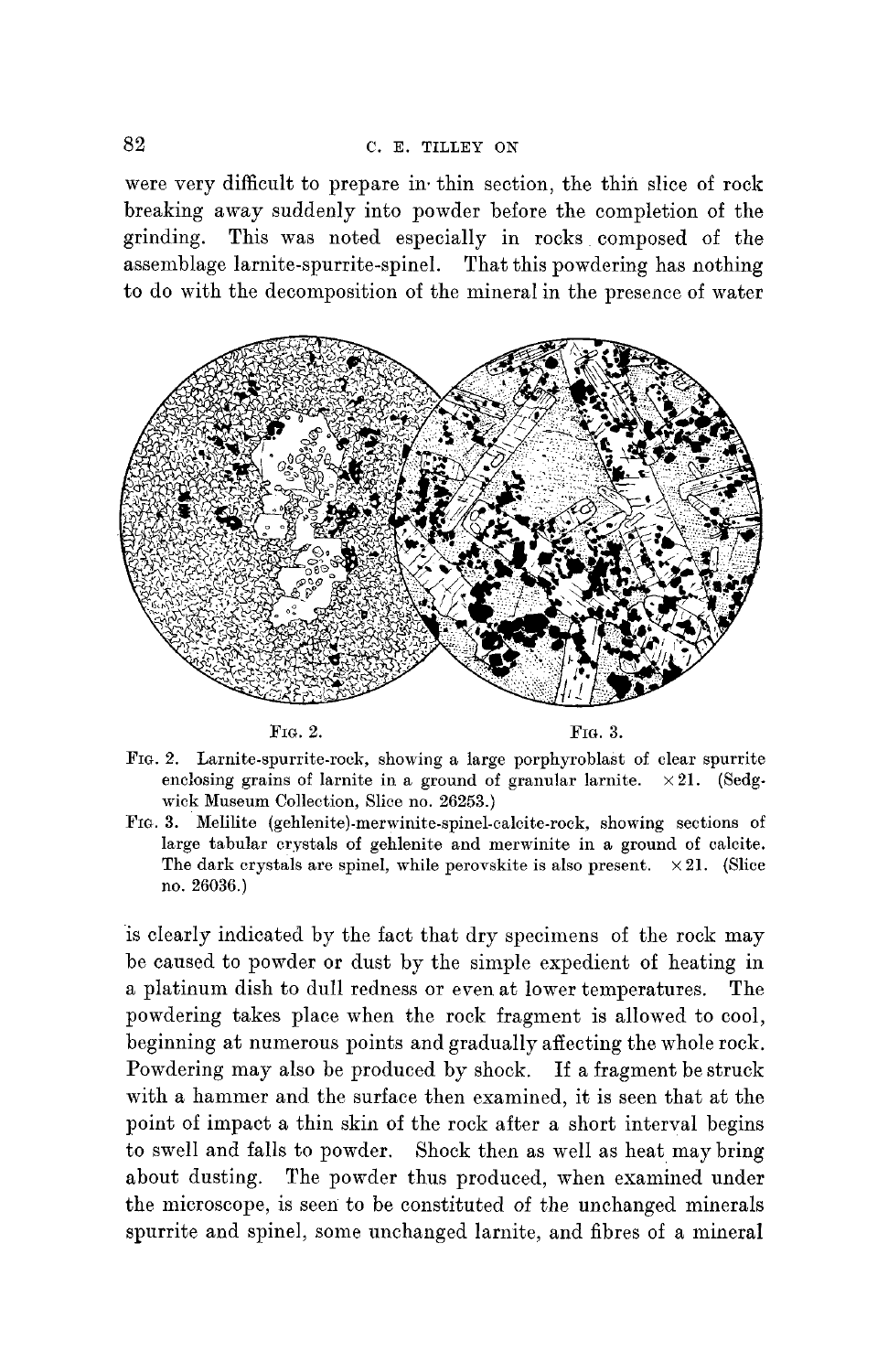with distinctly lower refraction ( $\alpha > 1.640$ ,  $\gamma < 1.660$ ), the position of the optic axial plane being perpendicular to the fibres and the optic sign negative. These features correspond with those determined for  $\gamma$ -Ca<sub>2</sub>SiO<sub>4</sub>. (The values of the refractive indices for the artificial  $\gamma$ -Ca<sub>3</sub>SiO<sub>4</sub> (p. 81) will require amendment if the determination of the



FIG. 4. FIG. 5.

- FIa. 4. Spurrite-larnite-rock, showing a large cleaved (and polysynthetically twinned) porphyroblast of spurrite enclosing grains of larnite and surrounded by a ground of larnite with dark spinel.  $\times 21$ . (Slice no. 14888.)
- FIG. 5. Spurrite-merwinite-roek, showing sections of large twinned and tabular crystals of merwinite in a ground of spurrite, both minerals enclosing numerous drop-like grains of larnite.  $\times 21$ . (Slice no. 26262.)

optic sign as negative is correct, for then  $\beta - \alpha$  should be greater than  $\nu - \beta$ .)

It is noteworthy that the transformation is in some rocks remarkably sluggish. Even when powdering is produced by heat or shock, there may remain considerable amounts of unchanged larnite, the higher form being associated with the  $\nu$  form, and residues of the former are sometimes found enclosed in a mantle of the latter. It is clear that a closer study of the transformation under controlled conditions is necessary, a study which may well go hand in hand with a closer examination of the artificial calcium orthosilicates.

(3) *Melilite-Gehlenite.--A* mineral of this group is sometimes an abundant constituent of these assemblages, especially those rich in spinel or merwinite. It occurs as idioblastic tabular (on 001) or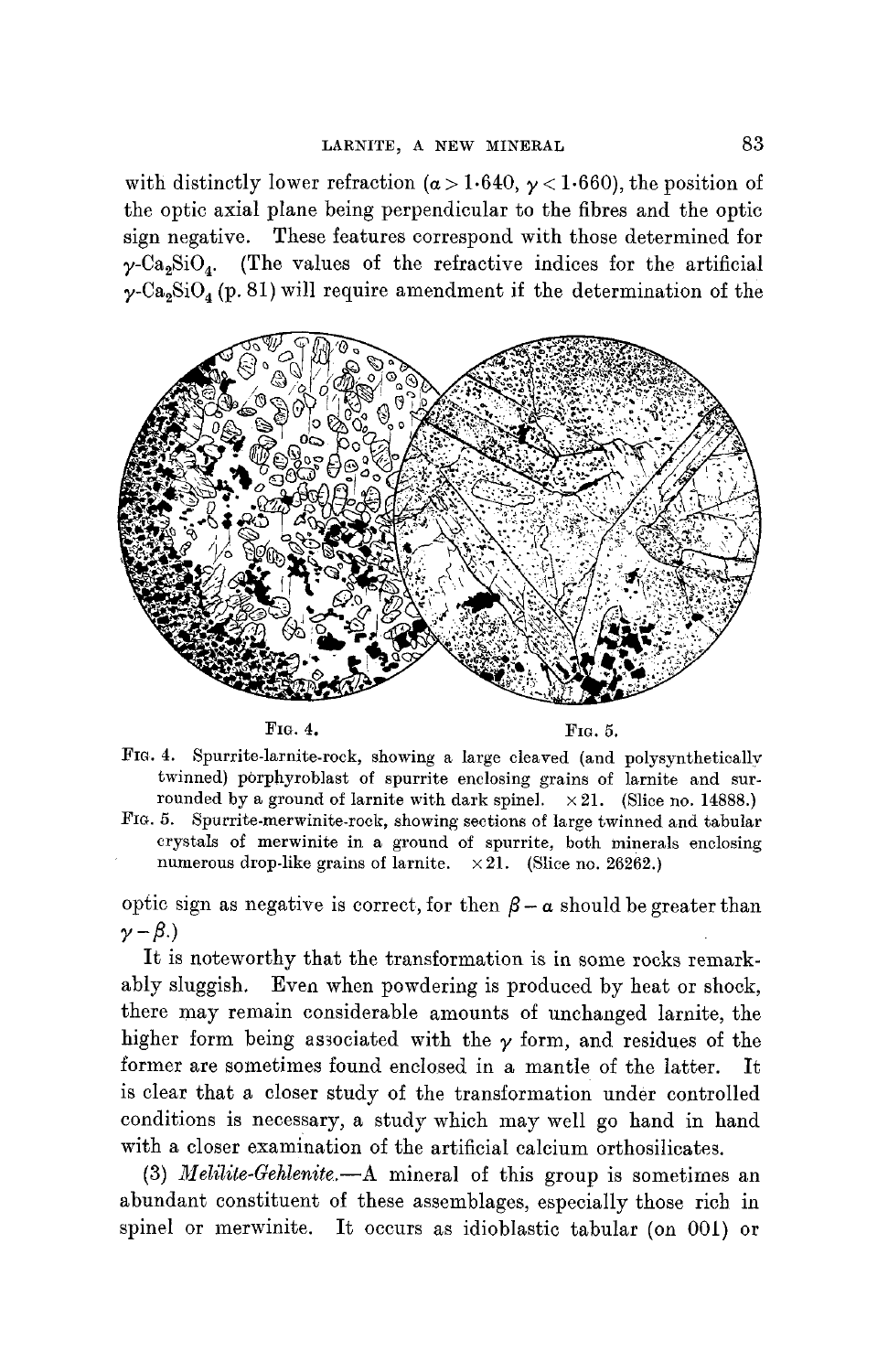squarish crystals with a prominent basal cleavage and positive elongation (fig. 3). It is optically uniaxial and negative and never shows any anomalous birefringence. In these respects it resembles the much larger melilite crystals of the hybrid rock between the chalk and dolerite already described. Its refraction, however, is distinctly higher than that of the humboldtilite;  $\epsilon$  is somewhat greater than 1.660, whereas  $\epsilon$  of the humboldtilite is only 1.636. It is clear, therefore, that this melilite is richer in.the gehlenite molecule, and the refraction is comparable with natural gehlenites, e.g. that of Velardeña, Mexico, which has  $\epsilon$  1.661. The natural gehlenites, however, still contain considerable percentages of the akermanite molecule (Velardeña, 76% Ge, 18% Åk). We may therefore refer the mclilite of the contact-zone of Scawt Hill to the gehlenite group.

(4) *Merwinite*  $(3CaO.MgO.2SiO<sub>2</sub>)$ . This mineral, first described from the limestone contact-zone of Riverside, California.<sup>1</sup> in association with gehlenite, monticellite, and spurrite, is also a constituent of the Scawt Hill assemblages. Its association with spurrite is characteristic of the three occurrences from which it is now recorded. Its common associates at Scawt Hill are spurrite, melilite (gehlenite), and spinel. The optical properties agree closely with those determined for the mineral of the Riverside locality, and like larnite it stands out in relief from associated melilite or spurrite.

Its distinctive feature is its moderate double refraction and polysynthetic twinning. The mineral is optically positive,  $\beta$  1.71,  $\gamma - \alpha$ 0.012. The prominent cleavage is (010),  $\gamma$  standing perpendicular thereto. The polysynthetic twins are united along a prism plane (110) and twinning is on the c-axis. These lamellae form two sets at angles of  $43^{\circ}$  to one another,  $\gamma$  bisecting the obtuse angle between the lamellae. The orientation is  $y=b$ ,  $a: c=36^{\circ}$ . The crystals are tabular along  $(010)$ , and they may reach in length up to 3 mm., though usually much smaller (fig. 5).

(5) *Spinel.*-Some of the contact-rocks are black in colour due to the abundance of finely-divided spinel. In these spinel-rich rocks, calcite, spurrite, melilite (gehlenite), or merwinite are the common associated minerals. In thin sections they are seen to be rich in well-developed octahedra of spinel of a deep-brown or greenish-brown colour and optically isotropie.

Material in a pure condition is easily separated from the rock by treatment with hydrochloric acid, whereby calcite and the silicates

1 E. S. Larsen and W. F. Foshag, Amer. Min., 1921, vol. 6, p. 143.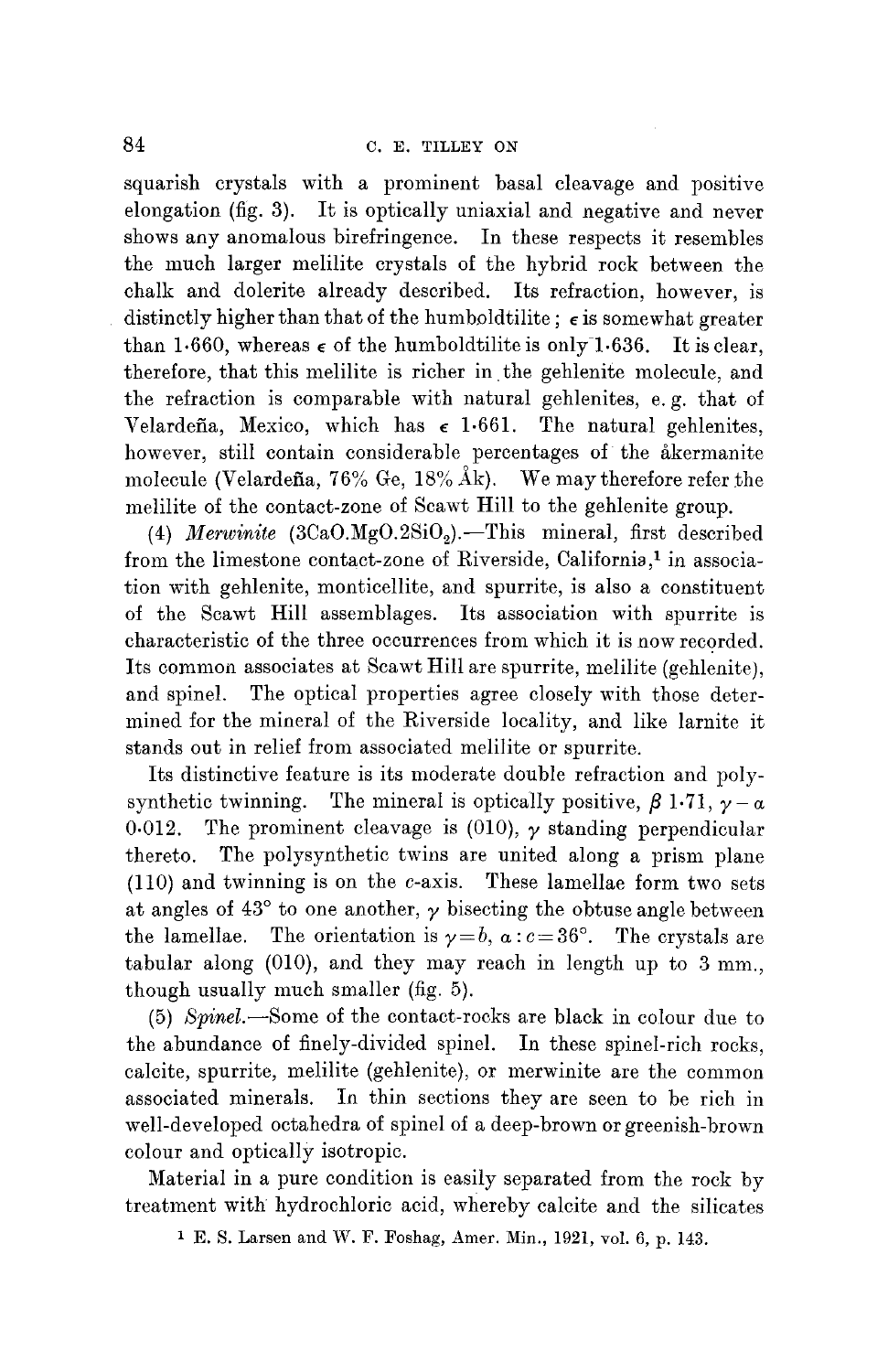are completely removed. The spinel thus purified has been analysed by W. H. Herdsman with the following result (I) :

|                 |                | п.        |                                                                                             | Molecular ratios. Molecular composition. $\%$ |       |
|-----------------|----------------|-----------|---------------------------------------------------------------------------------------------|-----------------------------------------------|-------|
| $Al_2O_3$ 57.30 |                | 57.30     | $\begin{array}{c} 5617 \ 732 \end{array} \left\{ \begin{array}{c} 6349 \end{array} \right.$ | $FeO. Fe9O2$ 17.0                             |       |
| $Fe_2O_3$ 25.50 | 11.71          |           | $FeO. Al2O3$ 17.26                                                                          |                                               |       |
| FeO             | $\cdots$ $-$   | 12-41     | $\begin{array}{c} 1724 \\ 4625 \end{array}$ 6349                                            | MgO.Al <sub>2</sub> O <sub>3</sub>            | 65.67 |
| $_{\rm MgO}$    | $\ldots$ 18.50 | $18 - 50$ |                                                                                             |                                               |       |
|                 | $101-30$       | 99.92     |                                                                                             |                                               |       |

In I all the iron is estimated as  $Fe<sub>2</sub>O<sub>3</sub>$ . A separate estimation of FeO gave a value of 10.10%, but owing to the great difficulty experienced in bringing the mineral into solution this estimate is low, as a small residue'was left. In column II the analysis is restated with the 25.50%  $Fe<sub>2</sub>O<sub>3</sub>$  adjusted in accordance with an RO:  $R<sub>2</sub>O<sub>3</sub>$ formula. As thus computed the spinel is seen to be a pleonaste with significant percentages of the magnetite molecule.

*Discussion.*-Spurrite, larnite, melilite (gehlenite), merwinite, and spinel are thus the chief minerals of the Scawt Hill contact-zone. This enumeration does not exhaust the list of minerals found with these assemblages. There are secondary minerals produced by the decay of some of these primary constituents, but they have not yet been studied in any detail and any account of them must be deferred. Monticellite, though carefully sought for, has not been identified among the assemblages.

Wollastonite is not a normal constituent of the contact-zone, but it occurs rather plentifully in parts of the hybrid zone. There is, however, one type of occurrence of wollastonite which is of interest. It is developed at the immediate contact of flint nodules in the chalk. In the contact-zone small flint nodules have been observed occurring in a larnite-rich rock. At the immediate contact with the nodule the larnite gives place to wollastonite, which forms a sheath between the larnite and the microcrystalline quartz of the nodule, a clear indication that calcium orthosilicate is unstable in the presence of free silica at the temperature of metamorphism.

Among these minerals, merwinite is not recorded from dry melts, but is there represented by mixtures of monticellite and calcium orthosilicate. An orthorhombic spurrite  $(a\text{-spurrite})$  has been produced by Shepherd<sup>1</sup> and by Eitel<sup>2</sup>; the former by heating  $CaCO<sub>3</sub>$ and Ca<sub>2</sub>SiO<sub>4</sub> with 10% NaCl solutions at temperatures of 350-400°,

<sup>1</sup> F. E. Wright, Amer. Journ. Sci., 1908, ser. 4, vol. 26, p. 551.

W. Eitel, Neues Jahrb. Min., 1923, vol. 48, p. 63.